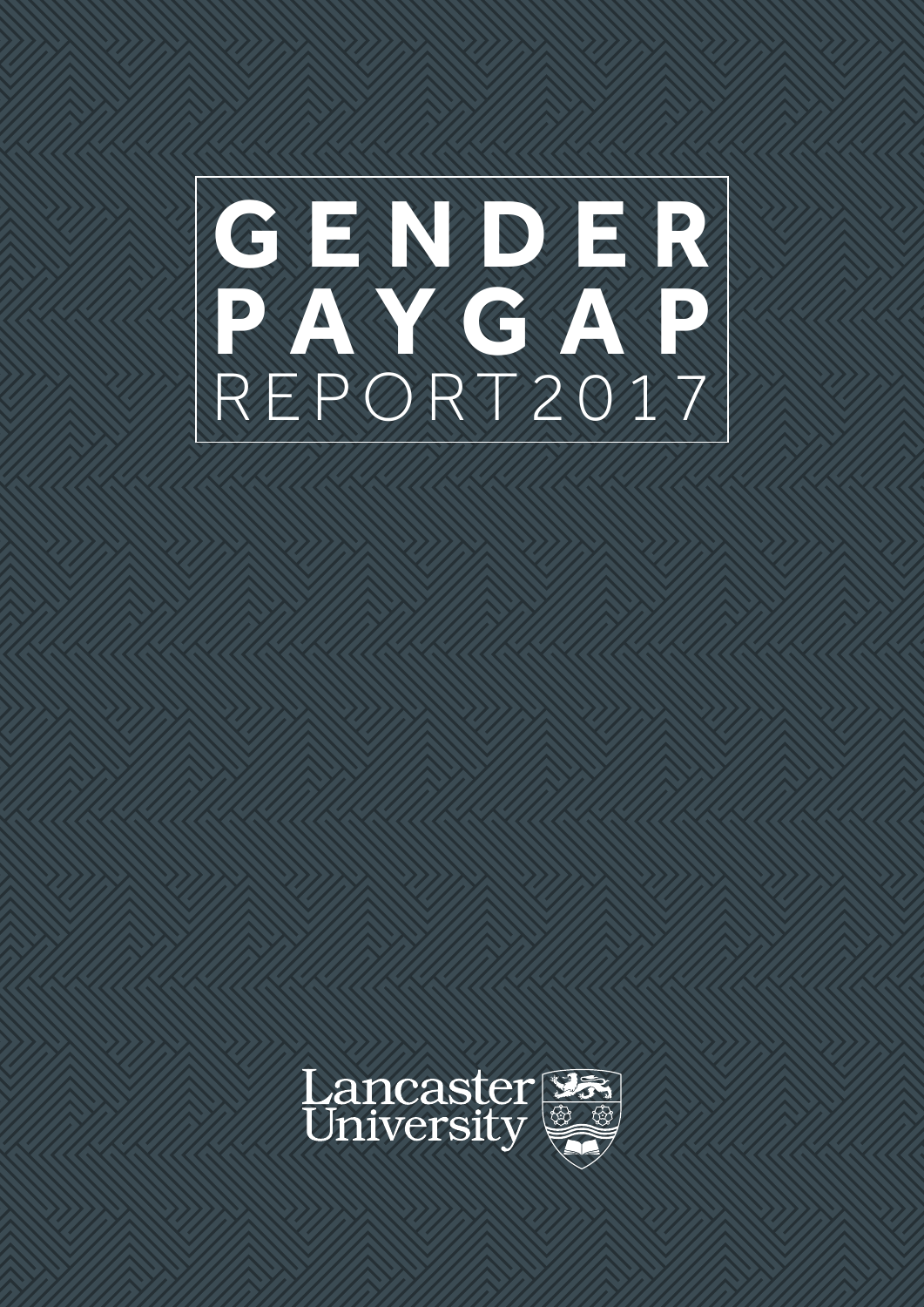# **Introduction**

Equality, diversity and inclusion lie at the heart of all Lancaster University activity and we are very proud of our work in this area. As part of our **[Equality Diversity and Inclusion \(EDI\) Strategic Vision 2020](http://www.lancaster.ac.uk/media/lancaster-university/content-assets/images/athena-swan/StrategicVision2020-CURRENT.pdf)**, we commit to:

*'Achieve balanced diversity profile across all areas and levels and in the membership of University Committees'*

*'Attract under-represented groups, such as females and Black and Minority Ethnic (BME) to apply for senior positions.'*

*'Ensure on-going equal pay for work of equal value across all University roles and diversity groups, substantiated by regular Equal Pay Audit and implementation of actions.'*

In line with the University's **[values](http://www.lancaster.ac.uk/media/lancaster-university/content-assets/documents/about-us/strategic-plan.pdf)**, the **[People Strategy 2020](http://www.lancaster.ac.uk/hr/people-strategy/OurPeopleStrategy2014.pdf)** also includes a strong commitment to equality, diversity and inclusion, and implicit in this is our commitment to addressing the **[gender pay gap](https://www.gov.uk/guidance/gender-pay-gap-reporting-overview#mandatory-gender-pay-gap-reporting)**.

# **Background to the report**

The Gender Pay Gap is a product of the distribution of female and male staff across the whole grade structure from the lowest (starting at Grade 1) to the highest senior and professorial grades. The new Gender Pay Gap reporting obligations have been introduced alongside the existing Public Sector Equality Duty.

In relation to the Gender Pay Gap, this duty requires us to publish the following information by 31 March annually:

- Difference in hourly rate of pay mean (%)
- Difference in hourly rate of pay median (%)
- Difference in bonus pay mean (%)
- Difference in bonus pay median (%)
- Percentage of women and men who received bonus pay
- Percentage of employees by each pay quartile

We recognise that there are key areas to be addressed to reduce our Gender Pay Gap and will continue to work, through our membership of Athena SWAN charter which promotes gender equality in higher education, and our wider equality, diversity and inclusion work to do this.

An important part of the context here at Lancaster, and a key contributing factor to 4 % of the overall mean gender pay gap, is the fact we employ our own cleaning and catering staff. This is something we are proud of and it contributes to us consistently winning awards for the quality of our campus and the quality services we provide to our staff and students. Many other universities and local organisations contract out these services. There are over 200 such staff employed in Grade 1 part-time positions, 85% of whom are female, with Grade 1 being the lowest grade in the pay scales. The rate of pay for cleaning staff is consistently around 10% higher than the local market rate for these roles and the evidence suggests that Lancaster has some of the best paid (alongside a very full and competitive set of terms and conditions of employment) cleaning and facilities staff in the region.

In addition the University operates a scheme to provide internal temporary employment opportunities to our students to support their future employability. This reduces our spending on agency workers and increases student employment, but as a direct consequence, it also means that we have a higher than average number of variable hours workers of a different demographic profile.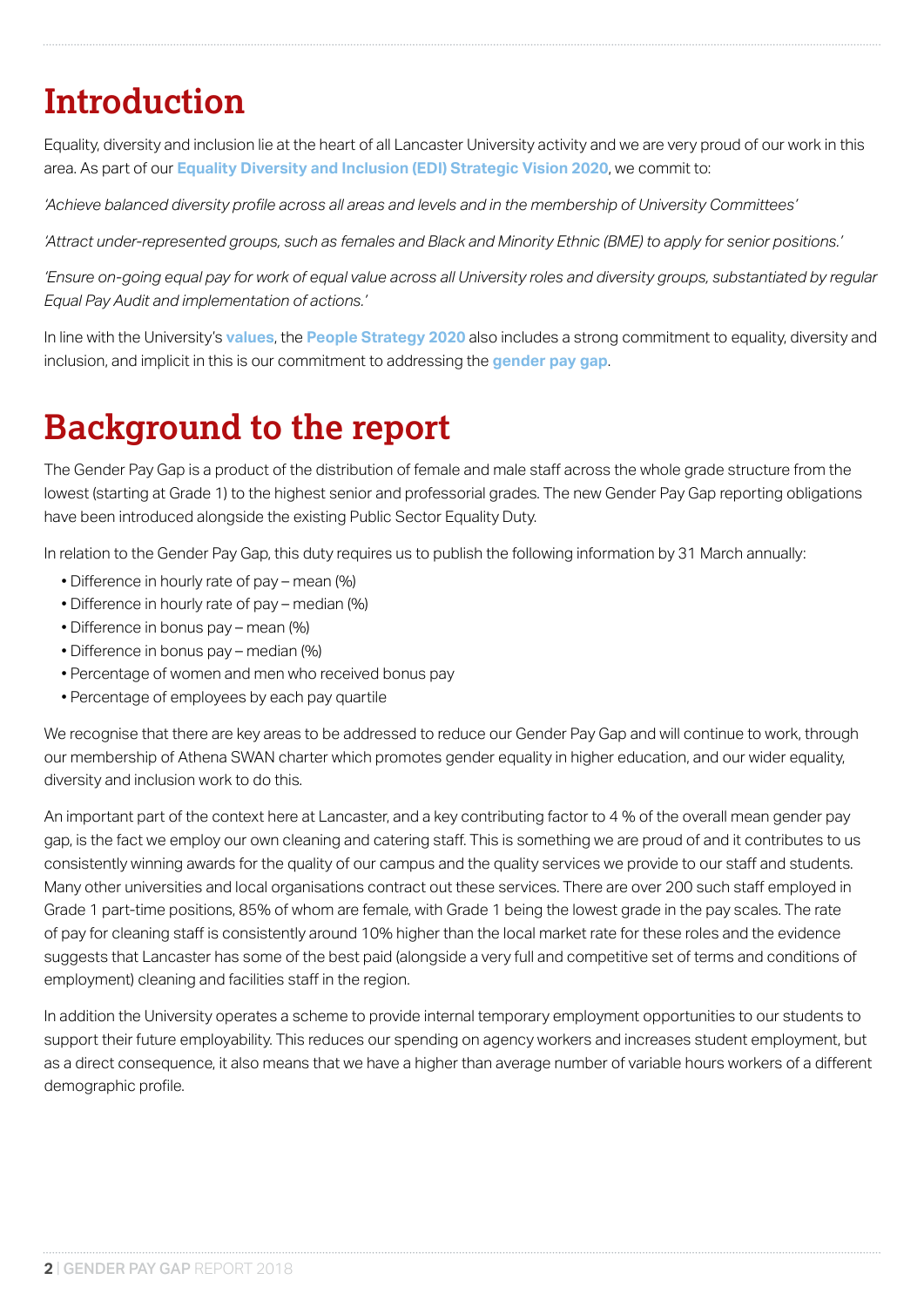# **Key actions**

- We have a **comprehensive action plan** outlining the positive action we'll take in terms of recruitment, removal of identified barriers to career progression and an overall target to improve the ratio of Female to Male staff across all grades. These actions are derived from rigorous equality impact assessment of policies and practices, and are connected to the University's institutional **[Athena SWAN](http://www.lancaster.ac.uk/edi/diversity-groups/gender-equality/awards-at-lancaster/)** charter award for gender equality.
- **Equal Pay Audits** are conducted on a regular basis (2010, 2014 and 2017) to measure pay differences within grade. The aim of this is to identify and correct any bias in our pay and grade structures and their application within each grade across gender and other diversity groups such as age groups, those with/without a disability and in different ethnic groups for UK and non-UK staff.
- We **safeguard equal pay** at Lancaster through a consistent and transparent analytical framework: Higher Education Role Analysis (HERA) job evaluation for [Grades 1-9](http://www.lancaster.ac.uk/hr/total-reward/local/NewGrade2017August.pdf) (across all categories of staff), and schemes for senior staff grades and professorial pay, in which internal and external scrutiny is applied.
- The gender pay gap across all grades has been **annually reviewed** to determine differences between female and male average (mean and median) hourly pay.

## **The pay gap at Lancaster**

At Lancaster, the mean gender pay gap is 27.7% (female lower than male) and the median gender pay gap is 26.5%.

Across the Higher Education sector and Pre-92 universities the mean gender pay gap was 17.8% (HE sector) and 19.2% (Pre-92) and the median gender pay gap was 13.7% (HE sector) and 16.2% (Pre-92). in 2016-17. However, there are limitations to sector comparisons due to differences in staff profiles as set out above.

The mean bonus gap at Lancaster is 21.5% (female higher than male) and the median bonus gap is 48.1%.

6.1% of female staff received bonus, whilst 2.7% of male staff received bonus.

There are 2 types of payments to staff that apply to the definition of bonus, and have been included in these calculations:

- 'Ex-gratia' payments of up to £1,000 to staff who have met the criteria for exceptional performance.
- Annual Celebratory Staff Awards, with individuals and teams being nominated for outstanding achievement, and successful awards attracting a payment of £1,000.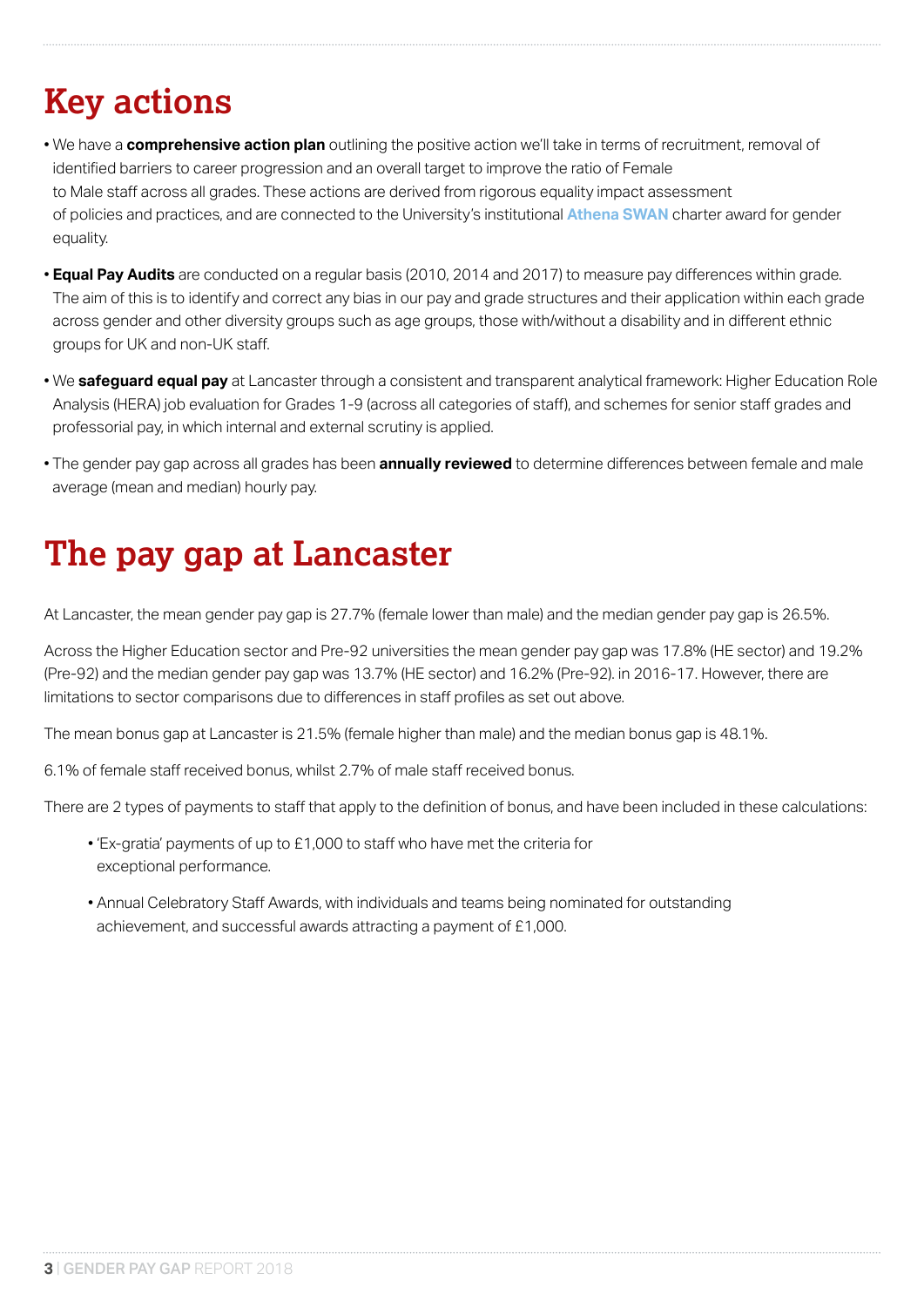# **Data**

#### QUARTILES OF THE PAY STRUCTURE

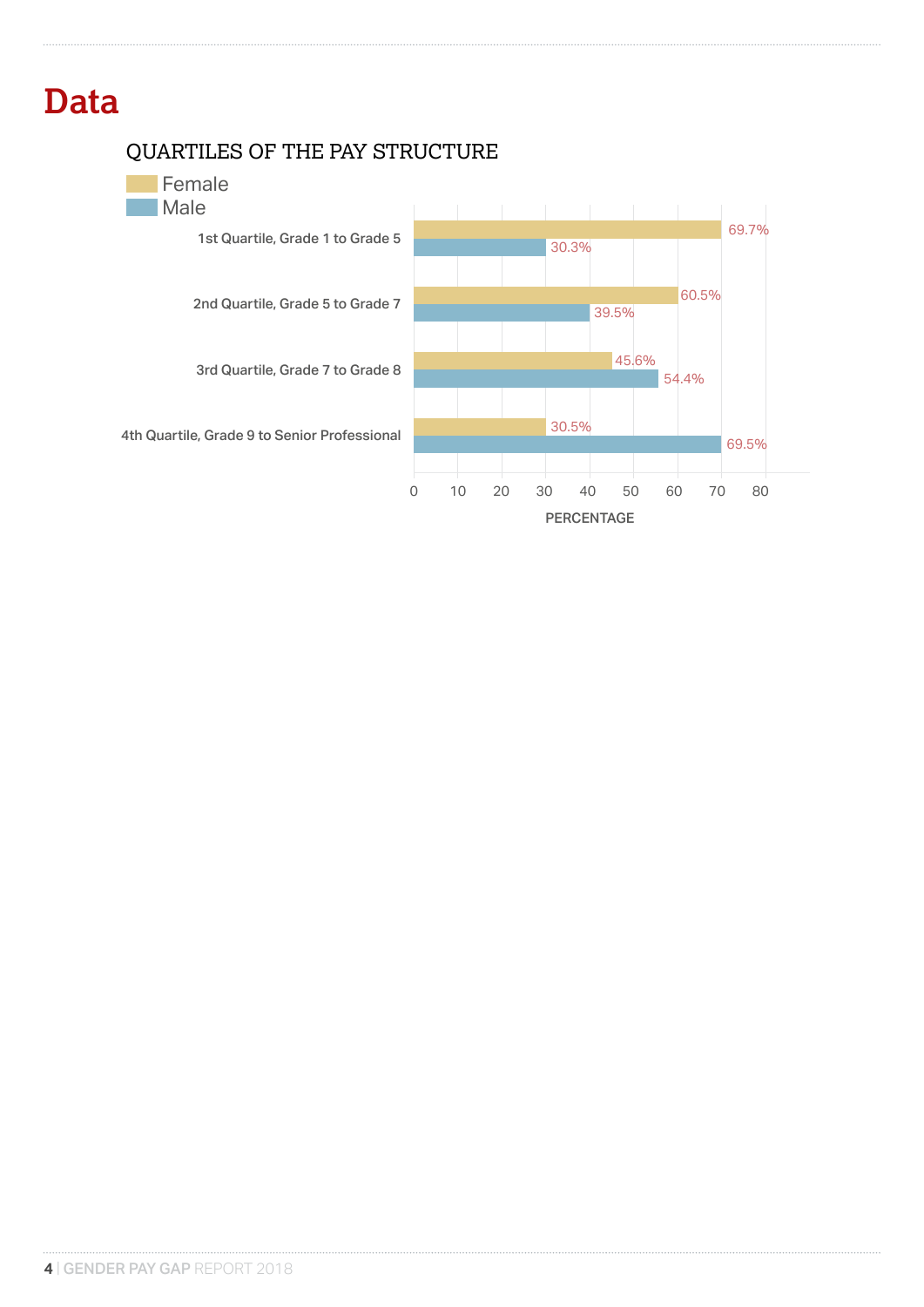### **Lancaster's staffing profile (February 2018)**

NUMBER OF STAFF 3219



Academic, Research and Teaching 502 Female, 864 Male = 1366



Professional Services 1204 Female, 649 Male = 1853

AVERAGE AGE IN YEARS 43.5



**YEARLY STAFF TURNOVER 7.3%**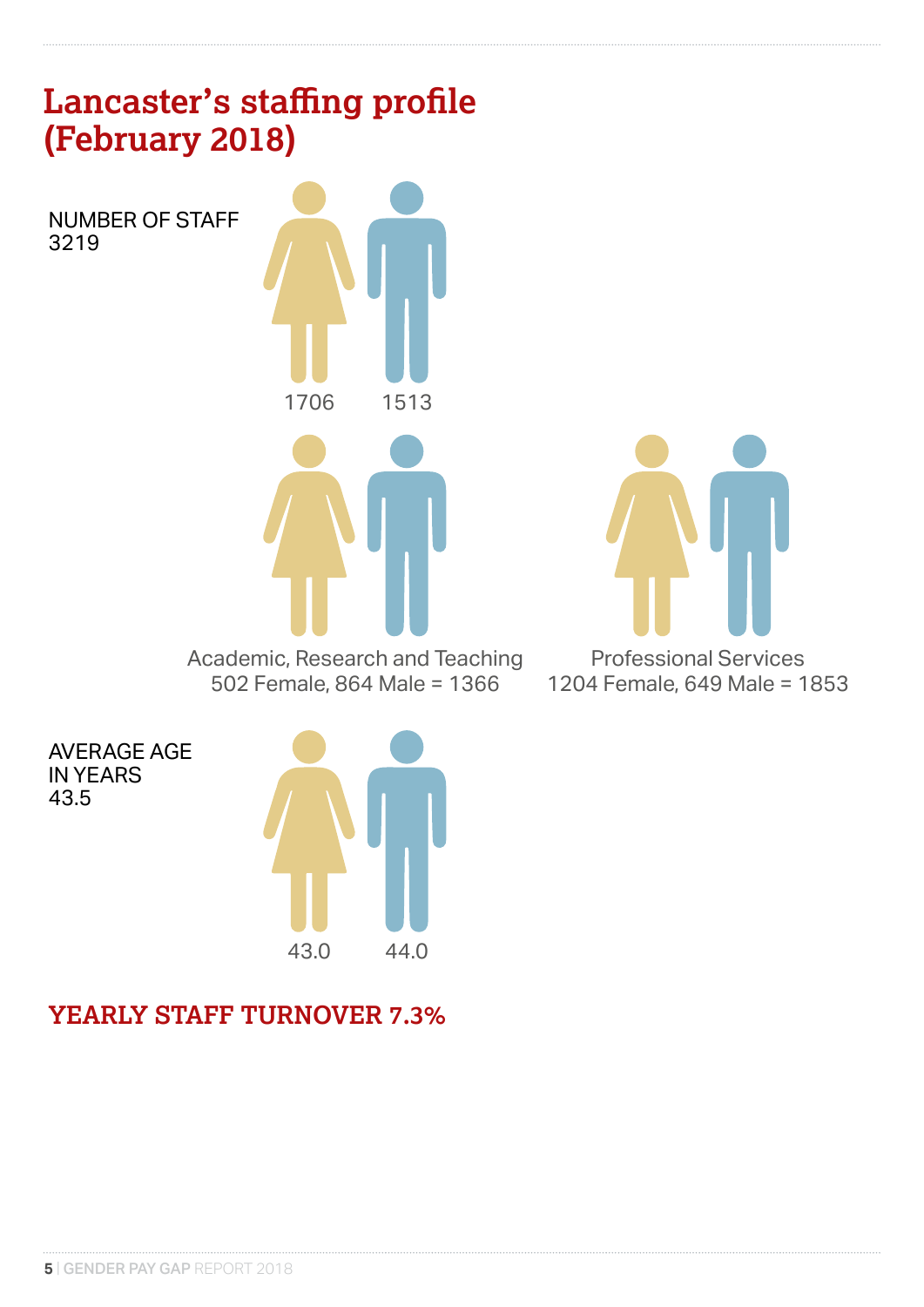## **NUMBER OF FEMALE AND MALE STAFF AT EACH GRADE**

The tables below show that there is a higher concentration of female staff in the lower grades and a lower concentration of female staff for the higher grades for both Professional Services staff and for Academic, Research and Teaching staff. The University recognises that these are major contributors to the gender pay gap and is committed to resolving them.



#### PROFESSIONAL SERVICES GRADES 1-5S SUPPORT STAFF

• 85% Female in Grade 1S

• 70% to 80% Female in Grades 4 and 5S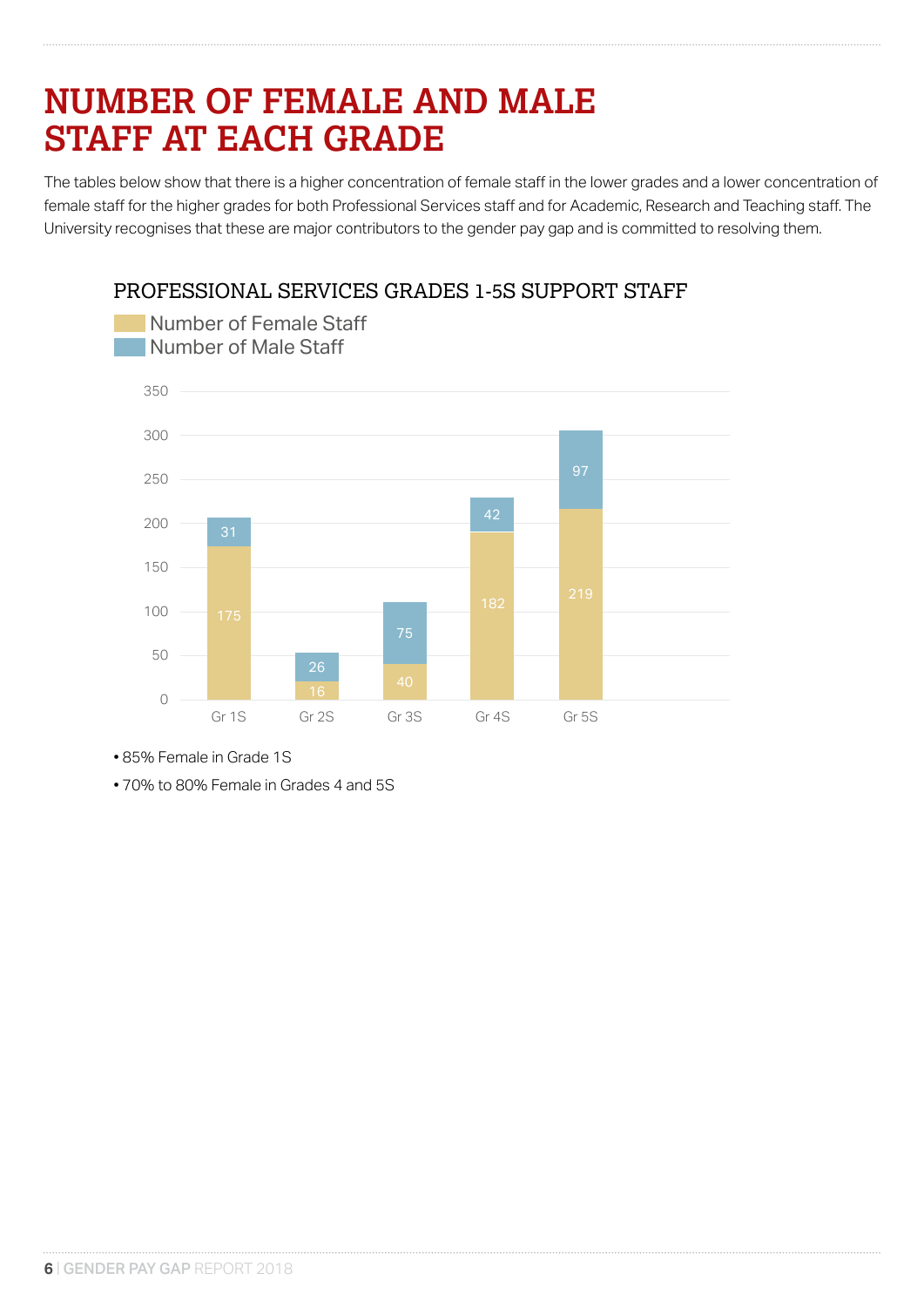

#### PROFESSIONAL SERVICES GRADES 6 TO SENIOR STAFF

• More than 50% Female at Grade 9

• Only 22.7% Female at Senior staff grades

Number of Female Staff





• Nearly 300 professors, but less than 25% are Female

• Grades 6, 7 and 8 are between 42 and 46% Female

- Percentage of female Academic and Research-only staff drops at Grade 9 & professor
- Higher percentage of female Teaching-focused staff, especially Grade 7